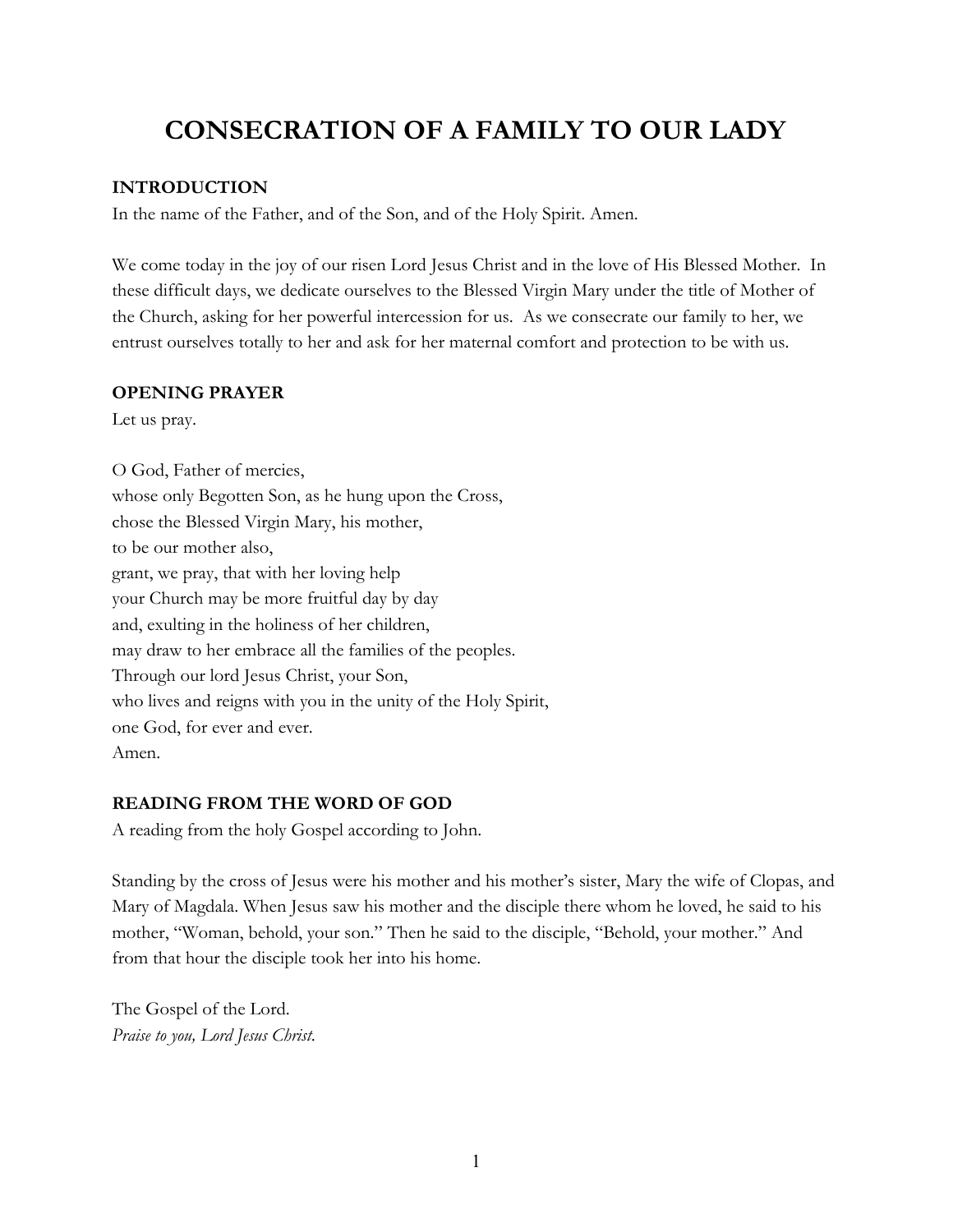# **[REFLECTION]**

#### **PRAYER OF CONSECRATION TO THE BLESSED VIRGIN MARY**

Let us now entrust our diocese and ourselves to the Virgin Mary's care:

Most Holy Virgin Mary, Mother of the Church, you are the fairest fruit of God's redeeming love; you sing of the Father's mercy and accompany us with a mother's love.

In this time of pandemic we come to you, our sign of sure hope and comfort.

Today we make an act of consecration and entrustment, carried out also by those who have gone before us.

With the love of a Mother and Handmaid, embrace us as we consecrate ourselves to you, together with our brothers and sisters in Christ.

In a special way we commend to you those particularly in need of your maternal care.

Mary, Health of the Sick, sign of health, of healing, and of divine hope for the sick, we entrust to you all who are infected with the coronavirus.

Mary, Mother of Consolation, who console with a mother's love all who turn to you, we entrust to you all those who have lost loved ones in the pandemic.

Mary, Help of Christians, who come to our rescue in every trial, we entrust to your loving protection all caregivers.

Mary, Queen and Mother of Mercy, who embrace all those who call upon your help in their distress, we entrust to you all who are suffering in any way from the pandemic.

Mary, Seat of Wisdom, who were so wonderfully filled with the light of truth, we entrust to you all who are working to find a cure to this pandemic.

Mary, Mother of Good Counsel, who gave yourself wholeheartedly to God's plan for the renewing of all things in Christ, we entrust to you all leaders and policymakers.

Accept with the benevolence of a Mother the act of consecration that we make today with confidence, and help us to be your Son's instruments for the healing and salvation of our family and the world.